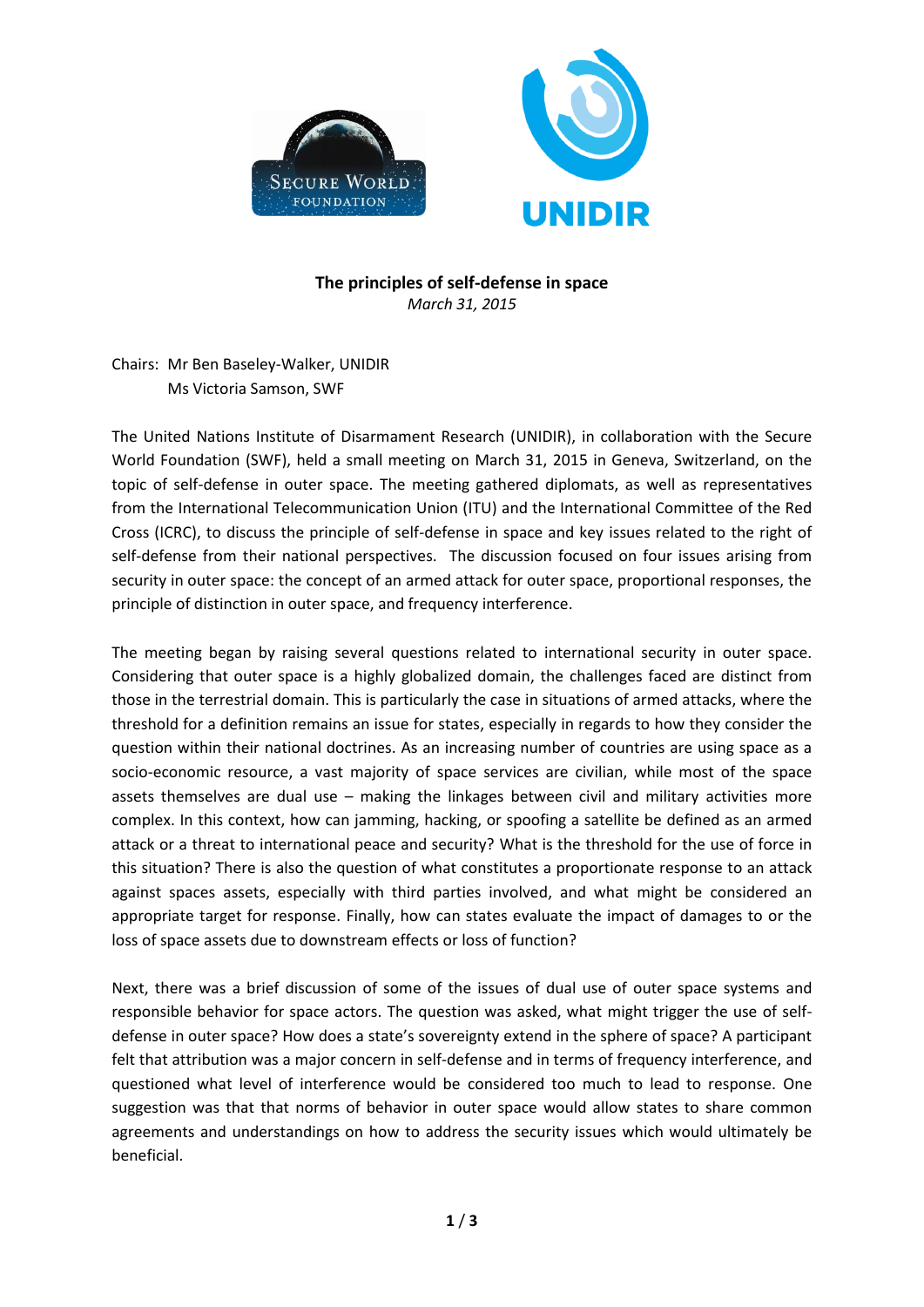On the matter of use of force in self-defense, one participant explained that their country has a universal understanding of self-defense in terms of legal basics, but the principle is not yet defined and detailed enough for appropriate use and has different interpretations. One solution to this was seen to be the establishment of guidelines for space activities in self-defense. Although article 51 of the UN Charter authorizes the use of force for self-defense, there are considered to be limits in terms of how force can be used in space. This was perceived as the rationale for Russia and China drafting a treaty on the "Prevention of the Deployment of Weapons in Outer Space, [and of] the Threat or Use of Force Against Outer Space Objects" in an attempt to create a clear definition of the use of force. The treaty calls for the definition of the use of force or threat as intended military actions, and the distinction with other actions of use of force that are results of agreements among states. The key word is "intended action to inflict damage." This requires certain criteria to differentiate between intended and unintended military actions in space, and this distinction would allow for some basis to define the proportionality of actions. It was also underlined that the issue of self-defense should be raised in both the UN  $1<sup>st</sup>$  and  $4<sup>th</sup>$  Committees.

With regards to frequency interference, it was noted that the ITU never qualifies interference as intended or unintended. Indeed, the ITU considers frequencies in satellite orbits as a limited common resource of humanity, and as such, it has to be used efficiently and equally. The way to secure frequencies was seen to be recording them through a master international frequency register. It was suggested that there be the creation of a registry for frequencies, and to apply "naming and shaming," if necessary. In practical terms, this would mean states that have signed the ITU convention and have registered their assets or/and their frequencies would be protected by the ITU community, and violations will be resolved within it, by "putting the issue on the table."

On the issue of armed attack and international law, it was noted that there is a shared view among scholars that cyber operations that lead to the loss of functionality of an object constitute an attack, as per article 49 of Additional Protocol 1 of the Geneva Convention. In an outer space context, jamming electromagnetic communication has never been considered an attack. Therefore, there would be a differentiation between jamming and the loss of functionality of a civilian asset in defining an attack. It was made clear that the question of how force might be used in conflict (in bello) and the application of articles 2 and 3 of the Geneva Convention (which define the scope of application in a conflict) is independent from the question of definition of aggression/use of force in the ad bellum law (which determines a set of criteria that should be met prior to a conflict).

One representative noted their national space policy considers that all states have the right to explore space, and that both international law and the right to self-defense do apply, with no distinction, to every state's dimensions, including outer space. Whether or not an action constitutes a sufficient armed attack in space has to be examined on a case by case basis, as states have not defined what an armed attack is in other domains. The question of what amounts to a proportional response to an attack is also not clearly understood at this time. With regards to jamming, the purposeful interference of a system was seen as an infringement to a nation's rights.

Another perspective put forward was that there are similarities between cyber and outer space, however the legal framework in outer space is much more advanced, with several treaties implemented and principles defined such as the peaceful use of outer space. The threshold of what